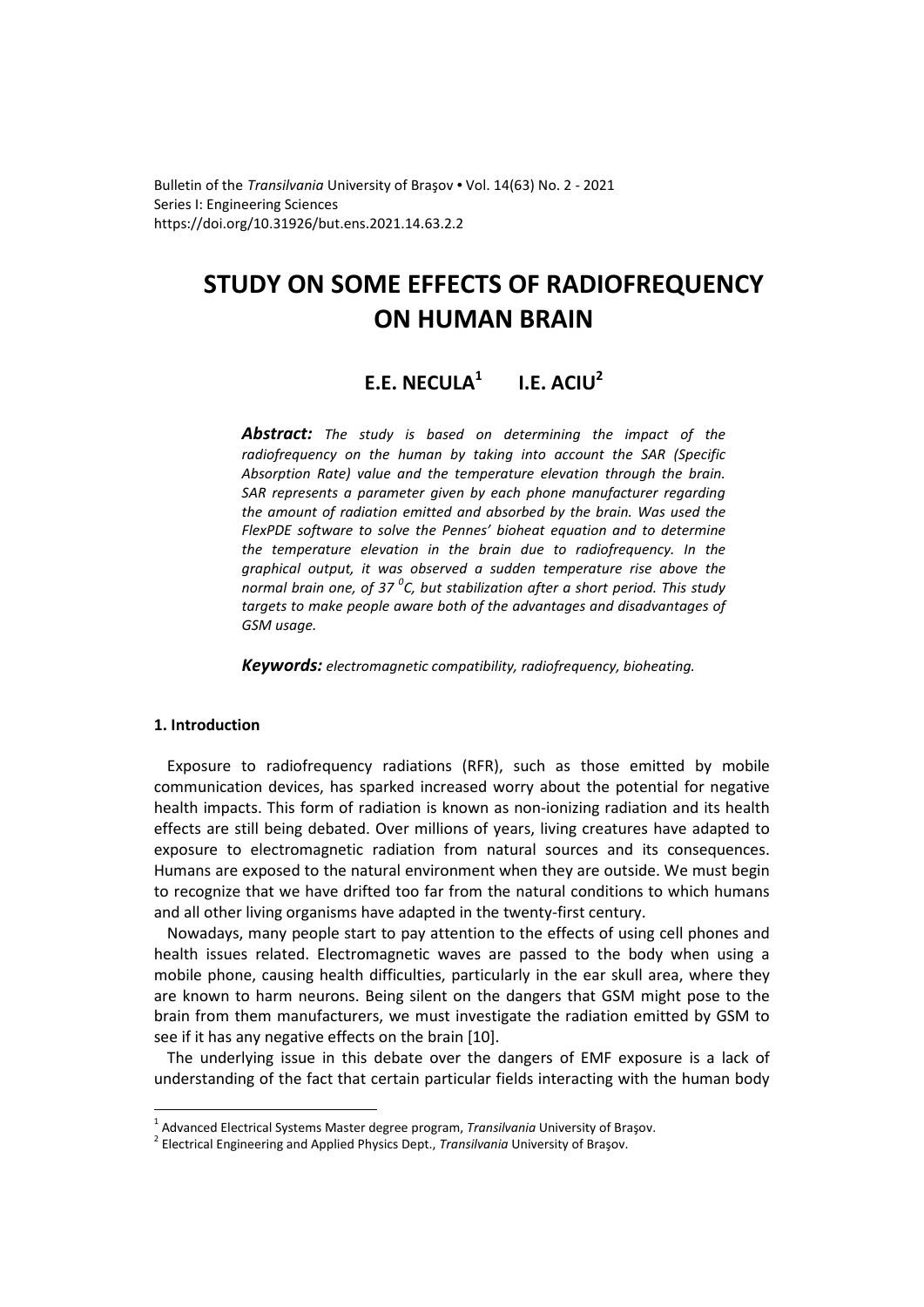might have negative health consequences. Due to physical and physiological variances, these effects vary from person to person, with some people being far more impacted than others. The World Health Organization (WHO) and the International Agency for Research on Cancer (IARC) released a press paper in 2011 [12] classifying radiofrequency electromagnetic fields as possibly carcinogenic to humans, citing an increased risk of glioma, a malignant type of brain cancer, linked to wireless phone use.

The World Health Organization (WHO) suggested that biological, biomedical and epidemiological investigations be carried out to ensure that no health impacts are created at levels below those that induce thermal impacts. Because public opinion is now concerned about the impacts of radiation, particularly in relation to cellular systems (mobile phones and transmitting antennas), it is critical to establish and strengthen scientific research that can confirm or deny the existence of evident harm. The International Commission on Non-Ionizing Radiation Protection (ICNIRP) and Mobile Manufacturer Forum (MMF) organizations claim that the radiofrequency emitted worldwide has no noticeable effects. Due to this fact, there have been multiple reports published suggesting that both biological systems, in vivo (performed on living organisms) and in vitro (carried out outside the living organism, usually in a test tube), are harmed by the exposure to field intensities.

Electromagnetic radiation may pass through several popular construction materials. There are compounds that can be used to dampen electromagnetic waves and their reflections. Aluminum foil-based insulation products are efficient. If the building has critical systems, steel barriers can be used to safeguard them. As a result, several manufacturers use covers made of metallic and other specific materials to prevent electromagnetic radiation from propagating within. Metal-containing paints and drapes can also help to reduce radiation, although their effectiveness is limited due to the thin protective layer. Radio and television equipment, along with radar transmission towers at higher frequencies, generate electromagnetic radiation. These and other sources, such as electric power lines, are constantly triggered in many urban and rural locations. Towers allow the radiation to spread out across a large area. Radiation beams, on the other hand, are directed. If the beams are directed to the horizon, the radiation exposure in the immediate vicinity of a tower may be reduced. If negative health impacts are discovered in the vicinity of radiation producing towers, they might be the result of concurrent substantial environmental exposures, such as chemical exposures. [2]. As a result, it is critical that we study the potential dangers associated with the use of a phone, which is a device that receives and transmits signals (information) through antenna by creating and receiving radio frequency waves. It is also well known that radio waves are a type of electromagnetic wave, which poses some risk to the human body.

The most sensitive organ that faces electromagnetic radiation is the human head. One issue that is brought up rather often is that the antenna of a cell phone radiates close to one's head. Changes in intracellular ionic concentrations, the synthesis rate of different biomolecules, cell proliferation rates, animal reproductive capability and other biological impacts of radio frequency (RF) electromagnetic radiation have been observed on biomolecules, cells and complete organisms. As an outcome, the GSM must be analyzed in order to determine its impact on the brain [6].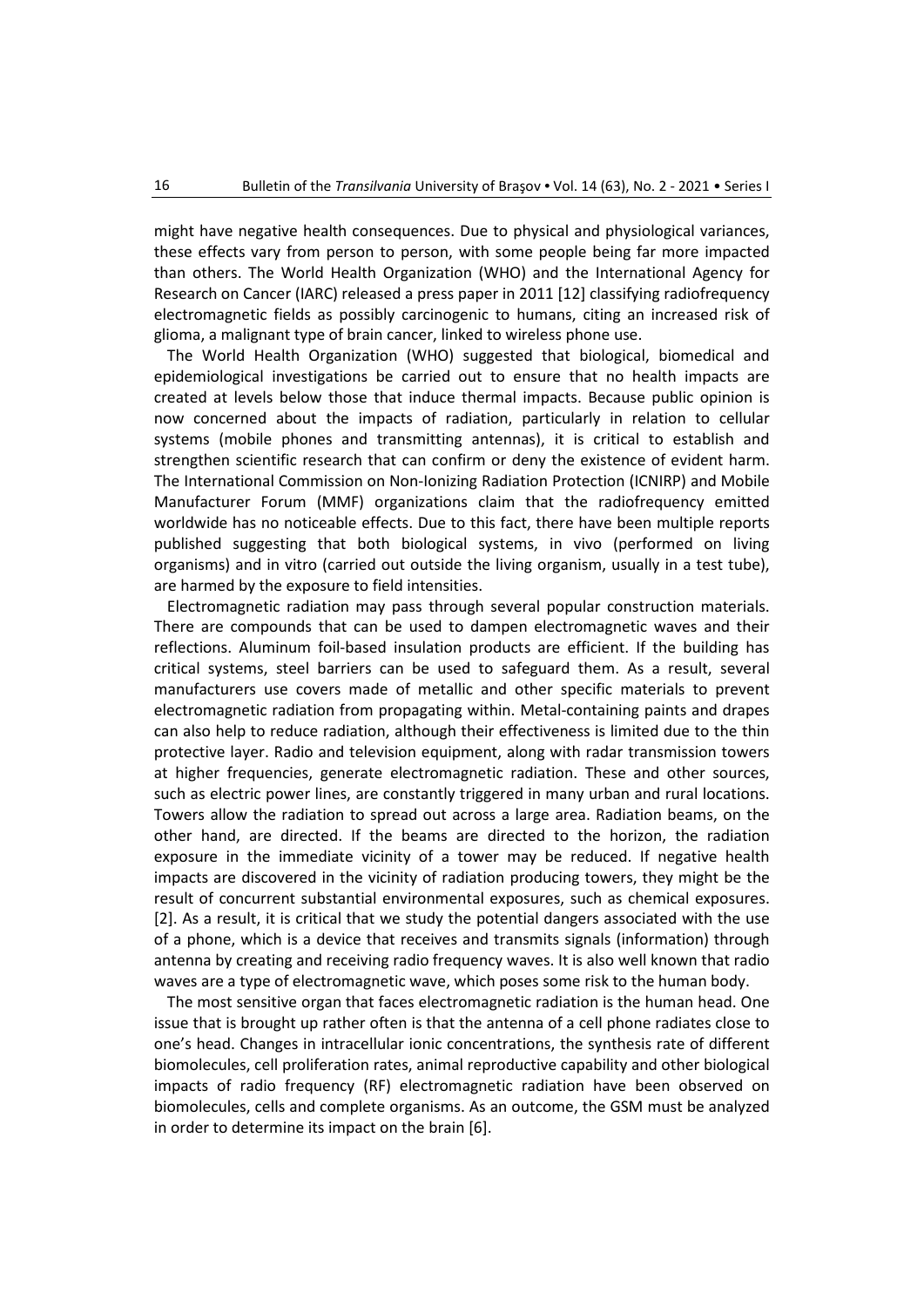During exposures to simulated or genuine GSM phone fields, as well as FM (analog) phone fields, changes in human cognitive function have been recorded. There was an increase in decision reaction time with simulated GSM and FM fields, with FM exposures being faster than GSM. Low amounts of RF radiation generated by mobile phones have been linked to health issues such as migraines and brain tumors [1].

Program involving finite elements FlexPDE is a tool for numerical analysis of partial derivate equations. It is not focused toward engineering design like most recent products. This software's language's flexibility allows users to quickly specify the system of differential equations, boundary conditions, and form of the region, as well as set up the essential numbers to be calculated. Unlike most modern FEM software, it focuses primarily on equations that describe physical processes, allowing a deeper understanding of the underlying mathematics, easy switching to new models, and conducting numerical experiments to test materials, as well as the functional characteristics of these models. FlexPDE is used in a wide range of applications, including physics, biology, and chemistry.

## **2. Bioheat Transfer**

Bioheat transfer research is difficult because it involves a complex set of mechanisms to consider, including thermal conduction in tissues, convection and blood perfusion, metabolic heat generation, vascular structure, and changes in tissue properties as a function of physiological state, among others. It is crucial to understand how heat is transferred in live tissue, and this study focuses on heat transmission in the brain.

A thermoregulatory system maintains the body and brain temperature at 37  $^0$ C, although exposed to external stress, for example RFR from cell phones [7].

The amount of blood that runs through a body portion varies depending on the function that area performs. The thermal energy balance is influenced by blood in two ways. It can act as a heat source or a heat cooler. In case of cold weather, blood transfers the heat from the heart so that it can warm the body. In warmer times, it is a heat sink. Each particular tissue needs an exactly amount on nutrient. This term is called Blood Perfusion Rate and it is defined as the quantity of blood given to a specific tissue in time (minutes) by 100 grams tissue weight [3].

The heat transfer process can only be understood if the thermal properties of the tissue are known. In this study, we will determine the distribution of temperature in the brain through exposure to RFR by using the equation on bioheat transfer. It is necessary to have the values for blood perfusion, external heating and heat conduction, along with the SAR value determined previously. After replacing all of them in Pennes' equation, we will find our wanted results. In order to compute the differential equation in the script program FlexPDE, the variables used, including the dependent one, the boundaries and the equations are mandatory. In our study it is used the Pennes'equation with it's variables and the boundaries established by the model that have been used.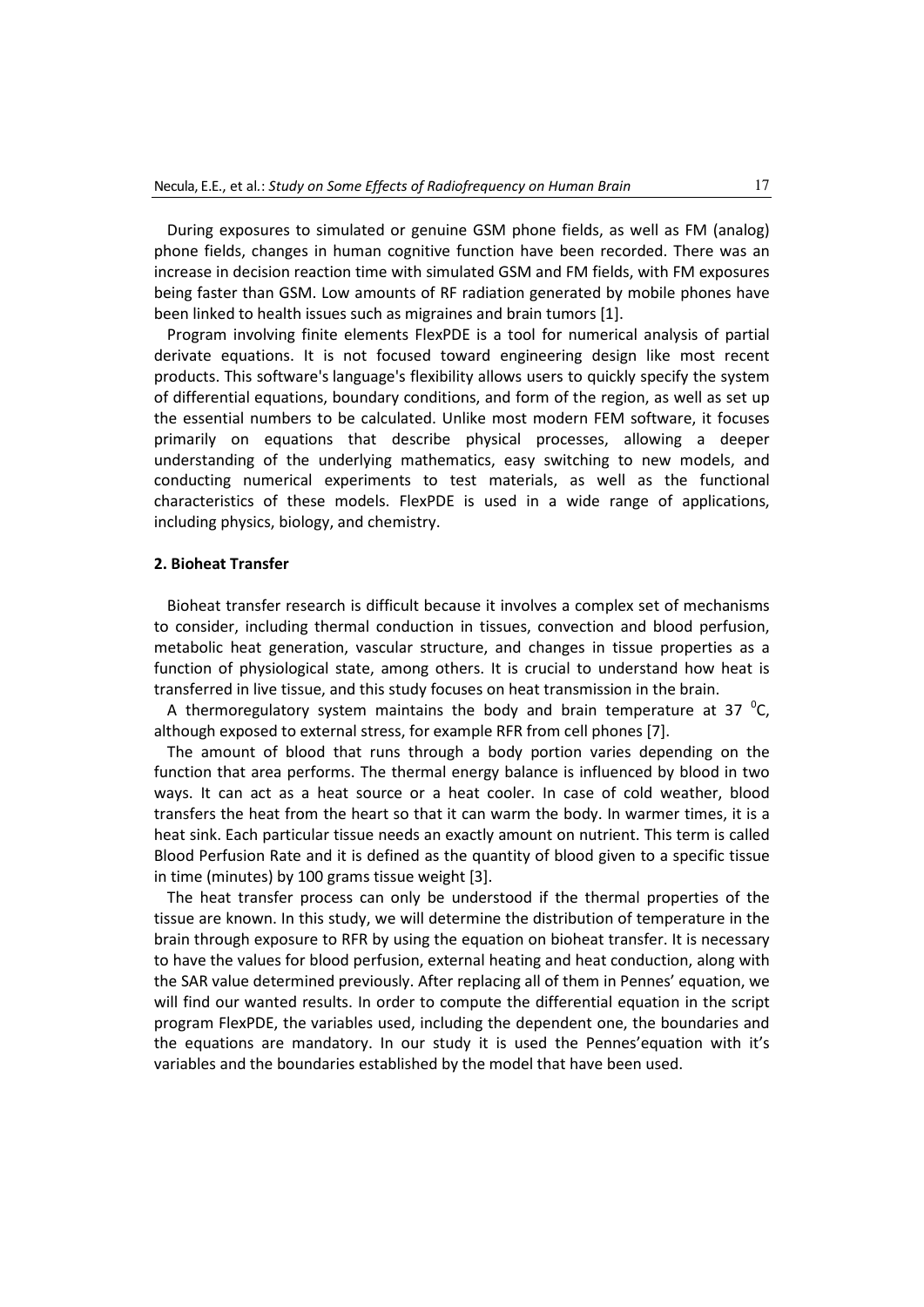# **2.1. Pennes' Equation**

Pennes' bioheat transfer equation is built around the concept of Fourier law, which states that a temperature change in any portion of the materials causes an immediate change in all points. This indicates that even when the intervening distance is infinite; the transmission speed of thermal perturbation is limitless, which raises some issues and controversies. Pennes wrote a book based on the interaction of a tissue in this case, the brain, with perfuse blood. Then he devised a model that he utilized to characterize the impact of metabolism and blood perfusion on tissue energy balance.

Different continuum approaches in the form of a customized heat diffusion equation in which the impacts of microvascular blood flow are addressed for by one or more extra variables have been developed to quantify microvascular heat transfer in biological tissues. The equation proposed by Pennes for bioheat transfer equation is dependent on time and given below:

$$
\rho C_{\rho} \frac{\partial T}{\partial t} - \text{div}(K \text{grad}(T)) + W \rho_{b} C_{b} (T - T_{a}) = \rho \text{SAR}.
$$
 (1)

Where: ρ - Brain density; ρ*b* - Blood density; *Cp* - Brain's specific heat; *Cb* - Blood's specific heat; *K* - Thermal conductivity constant; *W* - Volumetric perfusion rate; *Q* - Power deposit within the tissue (per unit volume); *Ta* - Arterial blood temperature; *SAR* - Specific Absorption Rate.

*Thermal properties of tissue* Table 1

| <b>Tissue</b>          | $\rho$ (kg/ m $^{-3}$ ) | $K$ (Wm <sup>-1</sup> K <sup>-1</sup> | C (WsKg $^{-1}$ K $^{-1}$ ) | $(m^3s^*kg)$<br>W10 |
|------------------------|-------------------------|---------------------------------------|-----------------------------|---------------------|
| <b>Skeletal Muscle</b> | 1050                    | 0.50                                  | 3465                        | 0.9                 |
| Kidney                 | 1050                    | 0.54                                  | 3700                        | 61                  |
| Liver                  | 1060                    | 0.52                                  | 3600                        | 15                  |
| <b>Adipose Tissue</b>  | 950                     | 0.27                                  | 3100                        | 0.5                 |
| <b>Cortical Bone</b>   | 1920                    | 0.79                                  | 1300                        | 1.3                 |
| <b>Blood</b>           | 1060                    | 0.51                                  | 3720                        | -                   |
| <b>Brain</b>           | 1040                    | 0.54                                  | 3640                        | 7.3                 |

This study is based on the analogy of the brain situated inside a box, so it is convenient to use a two dimensional box and a circle to represent the brain. The circle can be define by considering an ARC with centre at zero and having a radius R with the angle 360 $^{\circ}$  , we have centre(0,0), circle(R,0). Angle =  $360^0$ , our radius previously calculated to be 9 cm. The region is like, making the temperature between line (-10,-10) to (10,-10) and and from(-10,10) to (-10,-10) be zero. Also, between (10,-10) to (10,10) and from (10,10) to (-10,10) be the temperature elevation calculated for each frequency on a 4-minute call. This is an approximation approach that we may use to analyze temperature elevation in relation to coordinate distances, not an actual situation of RFR to the brain. Each parameter has a specific value, already determined by the researcher (Table 1) [4], [8].

Using FlexPDE on the Relation (1) was determined the temperature change in the brain. To obtain a simple and analytical solution, was restricted the analysis to a tissue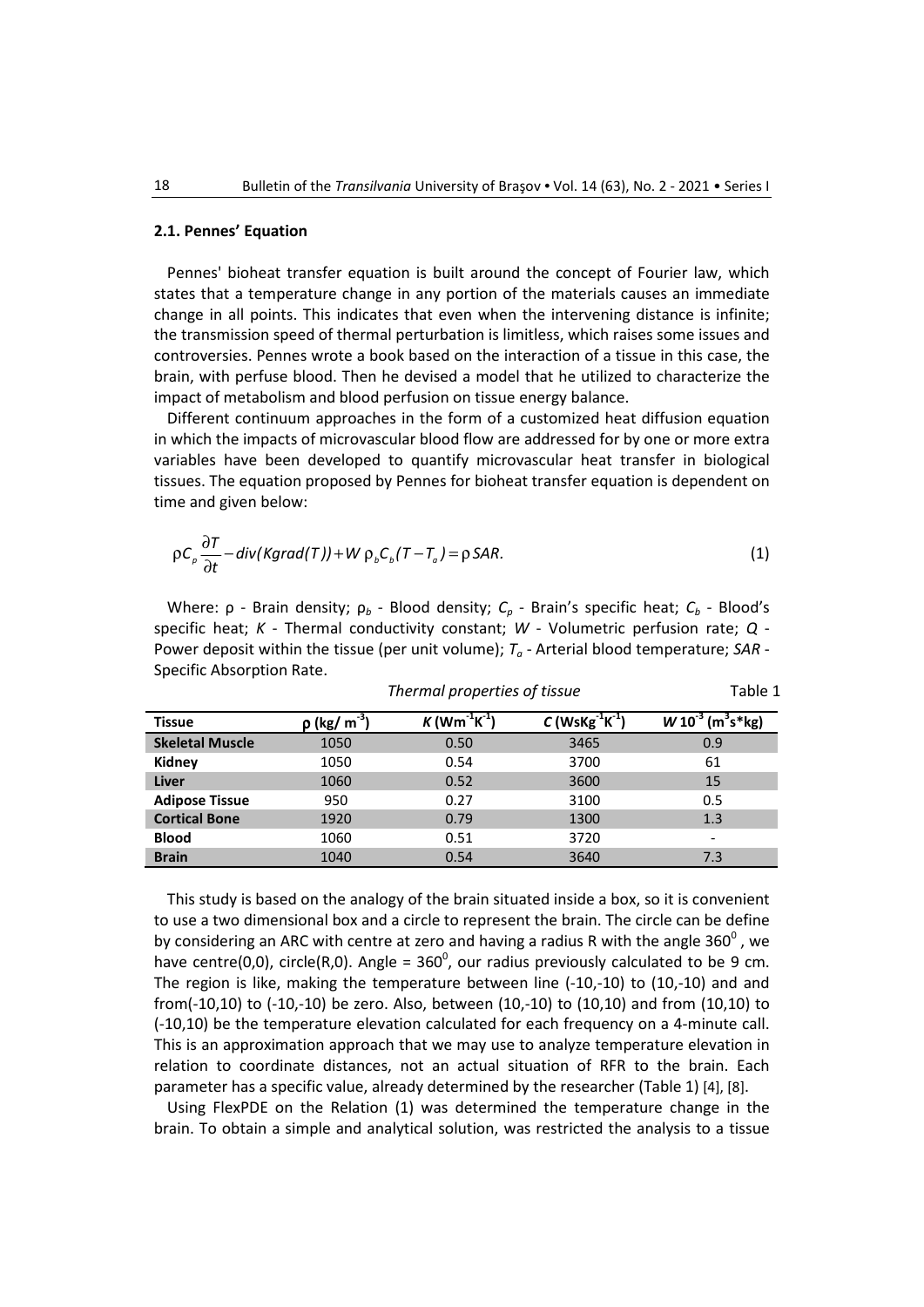model that is homogeneous, by taking most of the terms as constants from the table. Throughout the body, the arterial blood temperature is unchanged, being equal to the core temperature of it, usually  $T_a$  = 37  $^0$ C. Thus, we need to have a boundary condition of the model [5]. This means that the crucial part of this simulation is to model the brain inside this box. The easiest way to do this is by comparing the brain with a circle in a 2D box. Because was determined the radius of the brain, was defined this circle as an Arc with center in zero and radius R. This implies an angle of 360 degrees. The box should have some boundaries that require the temperature elevation previously calculated in Table 2 [11]. Finally, there are two regions, number one for the box and number two for the brain [9].

|                        | Temperature elevation values | Table 2 |        |        |
|------------------------|------------------------------|---------|--------|--------|
| <b>Frequency (MHz)</b> | 1800                         | 1900    | 2100   | 2400   |
|                        | 0.0850                       | 0.1021  | 0.1057 | 0.1339 |

From the software point of view, it recognizes a few plots. In our study, was studied he graphical output for the temperature elevation around brain and the one along its enclosure, the box. Moreover, was also plotted the temperature elevation through the box, meaning through the brain and on the ''surface' of the circle. Due to the fact that we have taken into account a 4 minute call, the time for graphical plotting will be from 0 to 4 with 0.5 steps.



# **2.2. Temperature Elevation along Sides of the Box**

Fig. 1. Graphics for 2.4 GHz

 The graphical outputs obtained by the simulation in FlexPDE of Equation (1) for the frequencies 1800 MHz, 1900 MHz, 2100 MHz, 2400 MHz show that the temperature is not constant or linear, it rises and falls.

In some cases, it is seen that the temperature can reach even 44  $\mathrm{^0C}$ , above the normal 37 <sup>o</sup>C. After this sudden rise, it comes back to normal 37 <sup>o</sup>C and stabilizes (Figure 1), but then it increases once again and then comes to zero. Within the circle/brain, it remains normal, but in the surroundings it is abnormal.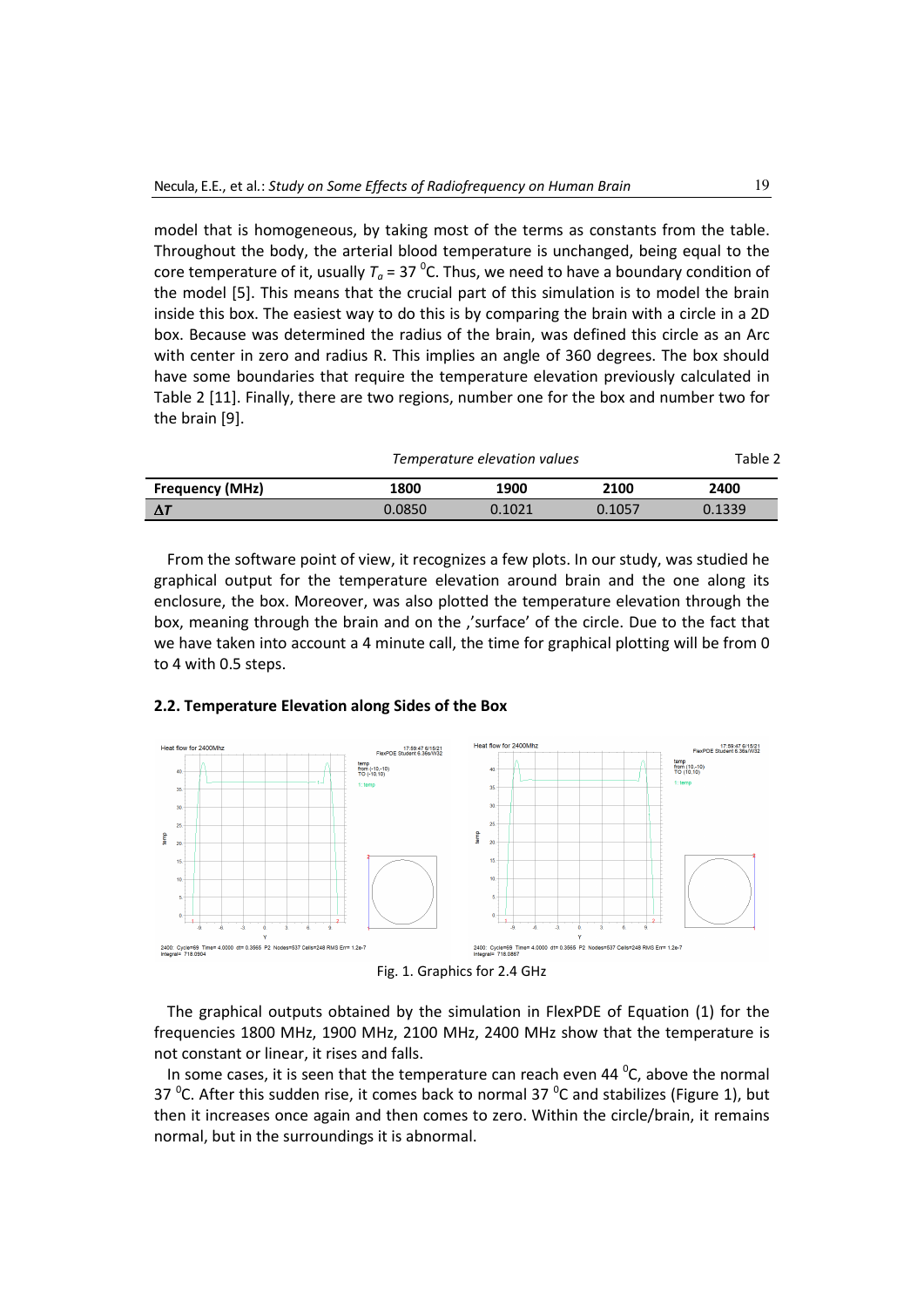## **2.3. Temperature Elevation between the Box and the Brain and Contour Temperature**

One of the most important results is the temperature elevation through brain (Figure 2). From the obtained graphics, was remarked that the temperature ascends abruptly and decreases to a constant value of 37  $^0$ C, stabilizing at the blood temperature.

Effects of this sudden rise cannot be felt by the user during a usual call due to the fact that it will elevate, but sink back at the normal body temperature. It is observed to be the steady at 37 <sup>o</sup>C.

By analyzing the maximum temperature reached in the brain for the analyzed frequencies, it can be seen that this temperature is of 39  $^0$ C, plus minus small errors of solving in all of the cases. An increase of temperature will advance to the center of the brain and represents dangerous effects on our brain.



Fig. 2. a) Temperature elevation between box-brain; b) contour temperature for 2.4 GHz



# **2.4. Surface Temperature**

Fig. 3. a) Surface temperature; b) temperature elevation on the circle (2.4 GHz)

Was studied also the elevation of temperature around the brain's surface (Figure 3). It can be observed the rising of temperature across its surface. For most of the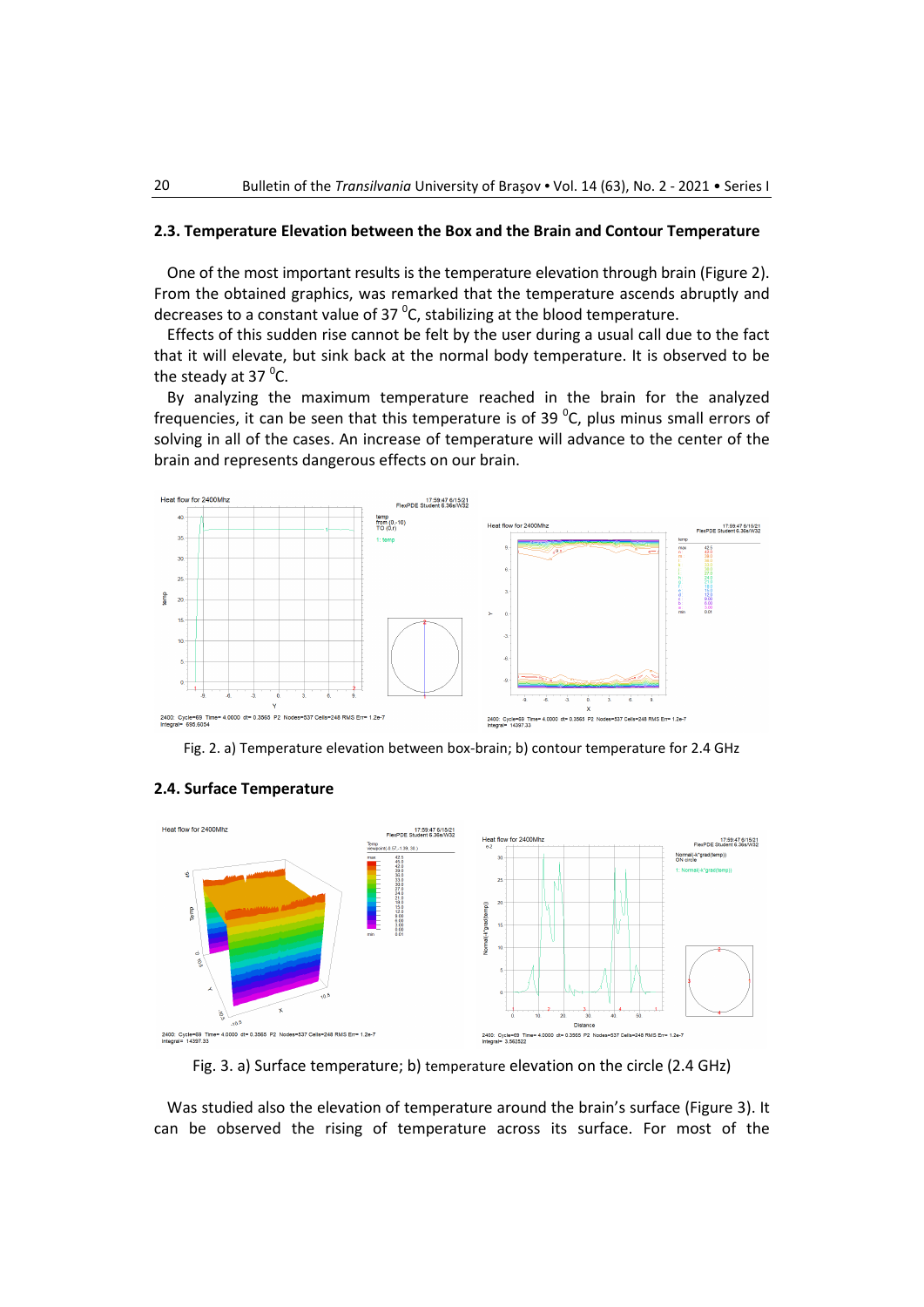frequencies, the maximum temperature is 42.5  $^0$ C, but there are also some peak values of 45  $\mathrm{^0C}$ . The difference is between 5.5 - 8  $\mathrm{^0C}$  more than normal temperature.

#### **3. Conclusions**

By studying the graphics in detail, it can be observed that the person making the call will not feel the effect of this temperature elevation at the moment of the call, but with time. Talking from the point of view of the skull, in our case, the box, the temperature is 44  $\mathrm{^0C}$  at 1800 MHz. Then, it increases by half of degree, being 44.5  $\mathrm{^0C}$  for 1900 MHz, 45  $\mathrm{^0C}$  for 2.1 GHz, 45.5  $\mathrm{^0C}$  for 2.4 GHz. After this rising, the temperature goes back to 37  $\mathrm{^0C}$ , normal one. This means, that for each of these frequencies, it is an elevation starting from 7  $\mathrm{^0C}$  to 9  $\mathrm{^0C}$ . Once again, this oscillation will not damage the brain massively at once, but step by step. For all of the frequencies, the maximum contour temperature, the brain contour, oscillates around 39  $^0$ C, only 2  $^0$ C above the body temperature. This is not a harmful difference, but is important to not neglect it.

Another plot that is interpreted is the one showing the temperature through the brain. Starting with a frequency of 1800 MHz, the value is also 40.5  $^0$ C. With an increase of frequency, the temperature will get to 41  $^{\circ}$ C at 1900, 2100 and 2400 MHz. The fifth generation of network determines the temperature around 41  $^0$ C and 41.5  $^0$ C. Although our brain is protected by Blood Brain Barrier (BBB), these extra degrees are not an advantage. BBB may cool down the brain, but this constant heating may weaken the barrier and years later it will not be able to reduce the temperature any more.

The last output is the one for surface temperature. This means the temperature of the surface of human brain. In most of the cases, the maximum temperature reached over the surface is between 39  $^0$ C and 42.5  $^0$ C. The difference is made by some peak values that appear in every graphic. From 900 MHz to 28 GHz, these peaks start to multiplicate. If at 900 MHz, they can hardly be seen, at 2400 MHz, it is easy to observe them. The value of these peaks is of 45  $^{0}$ C, meaning that BBB will heat suddenly and exceed the normal temperature with 8  $\mathrm{^{0}C}$ .

In this study, was observed that the difference between every frequency that was simulated is not clearly noticeable. This means that probably Pennes' equation is more dependent on the SAR value or, for our simulation, on the dielectric parameters of the tissue. In this case, the problem is represented by the fact that these characteristics of the human head are not properly documented and there is a lack of certainty regarding the known values. As a plus, this equation may not be sufficient for simulating and determining the elevation at such high frequencies.

All in all, this temperature rise is not big, but little by little it affects the thermoregulator of the brain and damages the tissue along. Harming the brain is not something that happens at once, but over a period of time.

To sum up, this study has shown that the effects cannot be seen or felt at the moment, but they are dangerous in time. The most important thing is trying to limit this exposure to radiation and paying attention to the phone we are buying. It is important to take into consideration the SAR value given by their manufacturers. Because poor